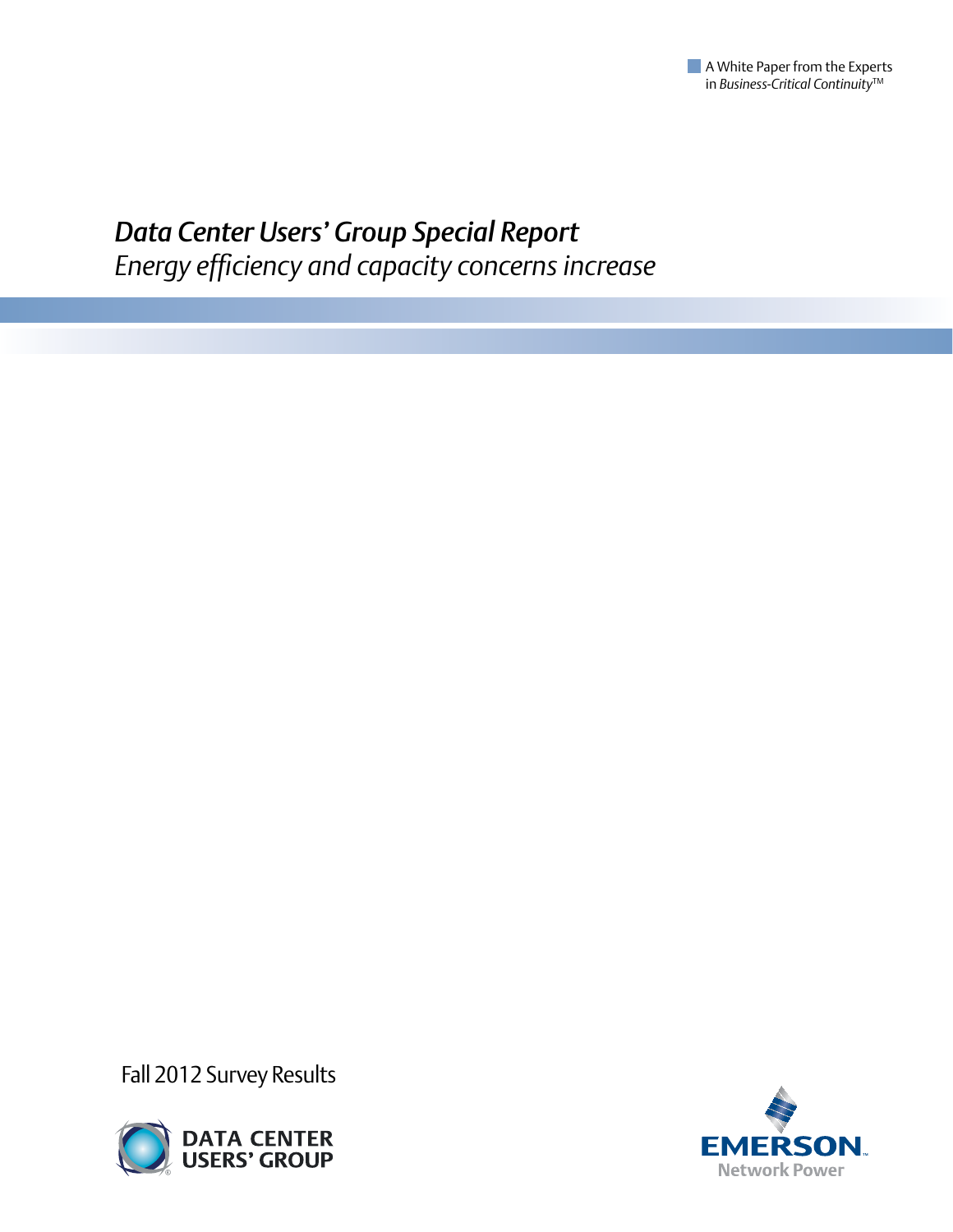# **Executive Summary**

The overarching message that can be derived from the results of the fall 2012 Data Center Users' Group (DCUG) member survey, sponsored by Emerson Network Power, is that data center managers are once again increasingly concerned with energy efficiency. The results also point to a growing need to expand to meet power capacity issues. This year's fall survey results report these notable findings:

- Data center energy costs and equipment efficiency has once again become the top-of-mind issue for DCUG members, with nearly half of the respondents listing it as one of their top facility/network concerns.
- Adequate monitoring and data center management (46.3 percent) and availability (45.7 percent) remain concerns, coming in second and third on the list.
- Capacity issues continue to threaten data center performance levels, with 40 percent of respondents saying that they expect to run out of data center capacity by 2014.
- As in previous years, data centers are running out of power before they run out of physical floor space, with 35 percent of respondents citing power as the primary factor limiting data center capacity.
- Organizations are looking to third-party colocation providers and integrated solutions to help them expand and meet growing capacity needs.

# **Survey Methodology**

The Data Center Users' Group (DCUG) is an association of experienced data center, IT and facility managers formed by Emerson Network Power. Founded in 2003, the DCUG includes approximately 2,000 members who participate in a collaborative, focused forum that addresses the issues, trends, challenges and solutions associated with building and maintaining a highly available, flexible and cost-effective facility. The group's membership comprises executives with a wide variety of IT and facilities management expertise from an assortment of companies, including board member companies Vanguard, Cincinnati Bell Technology Solutions and Delta Air Lines, among others. For more information on the DCUG, including membership and upcoming events, visit [www.datacenterug.org.](http://www.datacenterug.org)

The DCUG membership is surveyed twice each year to provide members with unique insight into data center trends and to ensure the group's meetings address issues of top concern to the membership. The results discussed in this report are from the DCUG survey that was completed in October 2012, with a total of 164 DCUG members providing answers to the 23 questions. This report highlights a selection of the questions posed in the survey. Access to the full survey data is limited to the DCUG membership.

Respondents to the survey primarily represented data center management (32 percent), facilities management (23 percent), IT management/operations (20 percent) and engineering (10 percent). Primary facility size ranged from less than 500 square feet to greater than 50,000 square feet. Figure 1 shows a specific breakdown.



**Figure 1. Respondents represented data centers ranging from less than 500 square feet to more than 50,000 square feet.**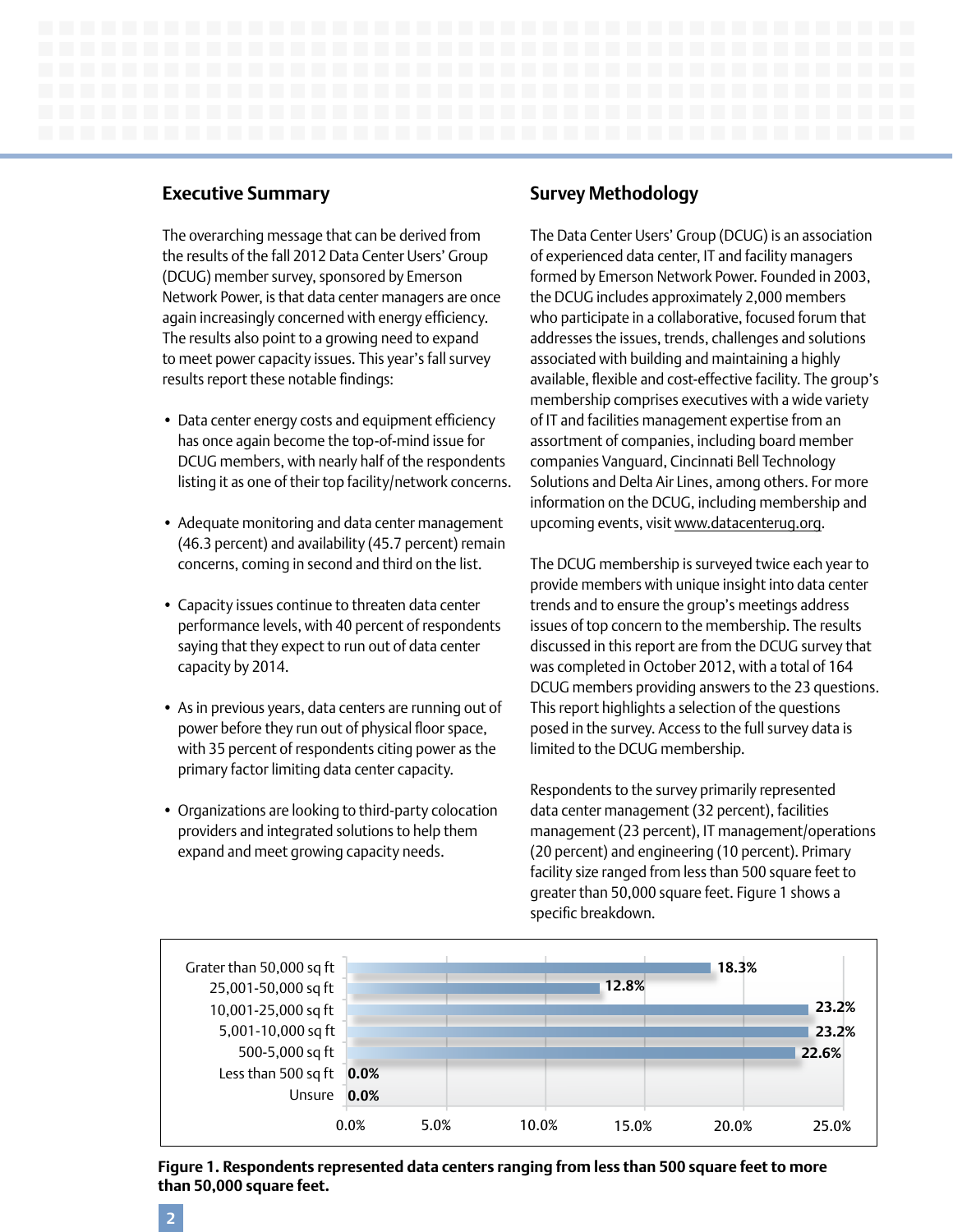The timing of the survey coincided with the run up to the 2012 presidential election, which is often a time of heighted uncertainty in the business community, with many organizations taking a conservative approach to planning, spending and budgeting. During this timeframe there also appeared an article from The New York Times that was critical of data center energy usage. This caused a renewed discussion in the industry around data center energy efficiency.

# **Returning Focus on Energy Efficiency-Top concern of Fall 2012**

The issue of energy consumption emerged in 2008 as data center power usage significantly increased and the U.S. economy entered a deep recession that forced companies to find ways to reduce spending. IT organizations began to look seriously at energy efficiency in terms of cost savings as well as environmental responsibility. This was reflected in survey data compiled by the DCUG. Members of the group surveyed in 2005 did not include energy efficiency in their top five data center concerns. In spring of 2008, efficiency made the list at No. 5. In spring of 2009, efficiency had moved to the second position.

Energy efficiency dominated industry discussions until a rash of well-publicized data center outages in 2009 led to increased downtime. In the wake of those outages, respondents to the fall 2009 DCUG survey showed a renewed respect for availability. It jumped from the

fourth most important concern just six months earlier to the number one concern. Availability remained in the top three concerns in 2010 and 2011 while energy efficiency sunk back to the fourth concern of data center managers from fall 2009 to spring 2011. Spring 2009 also saw infrastructure monitoring and management enter the top three concerns, rising to the number one spot in the spring of 2010 and 2012.

The fall 2012 DCUG survey results show that, for the second time this year, energy efficiency, availability and infrastructure and monitoring are weighing heavily on the minds of data center professionals. When asked to identify their top three facility/network concerns, 48 percent of respondents cited energy efficiency, making it the leading response to the question. Adequate monitoring and data center management (46.3 percent) and availability (45.7 percent) were second and third on the list of top concerns. (See Figure 2)

To make sense of these results, one only has to understand the period of great change the data center is currently undergoing. Data center managers are struggling to keep pace with growing capacity needs while working under the constraints of tightened budgets and energy efficiency initiatives. New technologies such as virtualization and cloud computing are transforming data centers into dynamic environments, optimizing the space in ways few could have predicted only a few short years ago.

# **[Tweet This:](http://clicktotweet.com/Oubba)**

Energy efficiency named #datacenter managers' No. 1 concern for the first time in @EmrsnNPDataCntr #DCUG survey



**Figure 2. Respondents identified top three facility / network concerns.**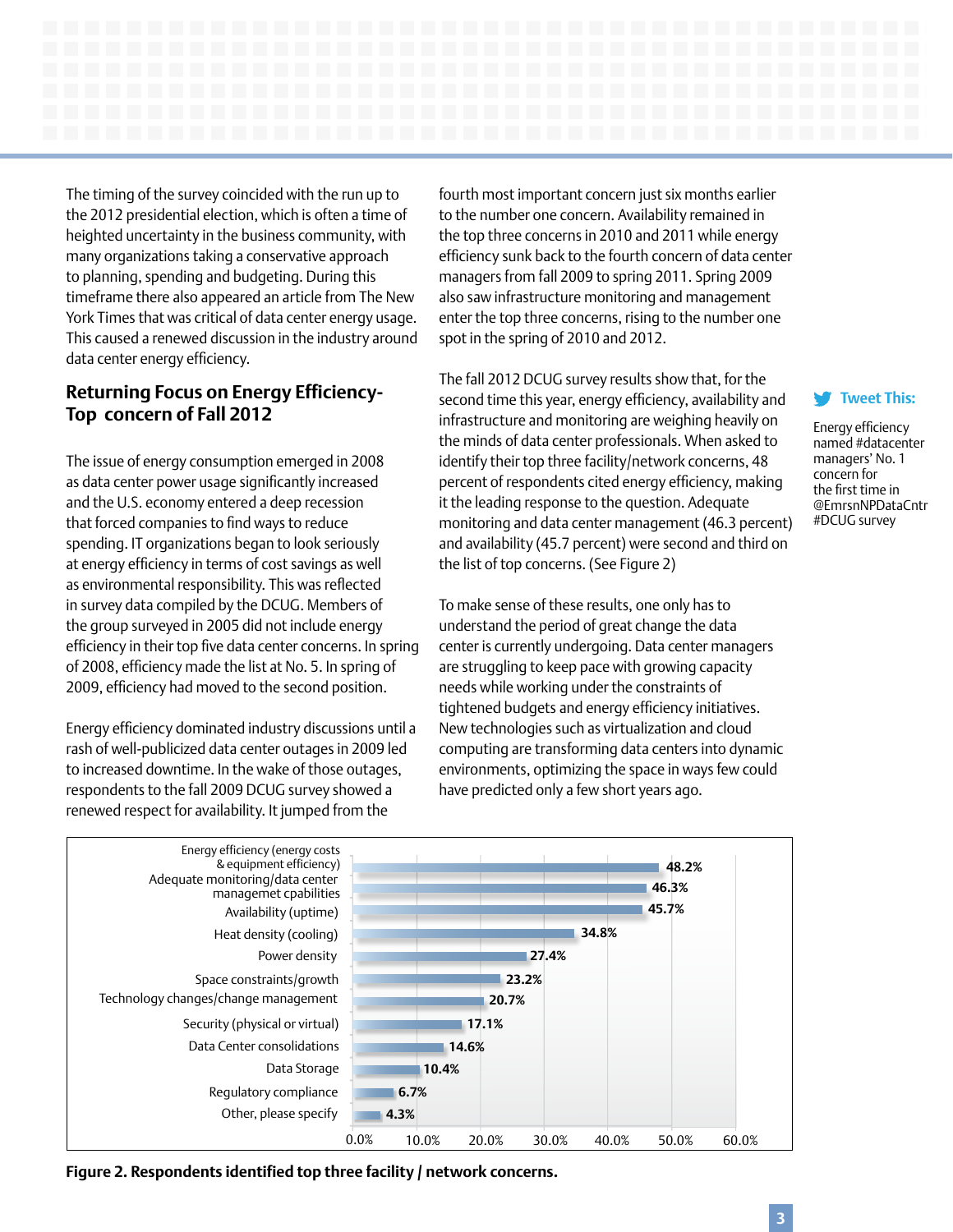



**Figure 3. Respondents discuss conducting an efficiency analysis.**



#### **Figure 4. Respondents identify who they turn to for expertise.**

The growing complexity of data center environments is forcing many organizations to better track the usage and performance of their assets to ensure IT investments align with the enterprise's needs driving the increased interest in monitoring and data center infrastructure management (DCIM). As DCIM tools become more sophisticated and prevalent, data centers are evolving to a new stage of maturity marked by a more proactive approach to management that gives data center managers unprecedented insight into operations and allows them to explore ways to reduce energy consumption and meet growing demand without risking downtime. The DCUG survey results show that this renewed concern about energy efficiency is leading to action. When asked if they have or will be conducting an analysis of the efficiency of their data center equipment, 62 percent of respondents stated that they have already or are currently analyzing efficiency. Another 19 percent said they will be conducting the analysis in the near future. (See Figure 3.)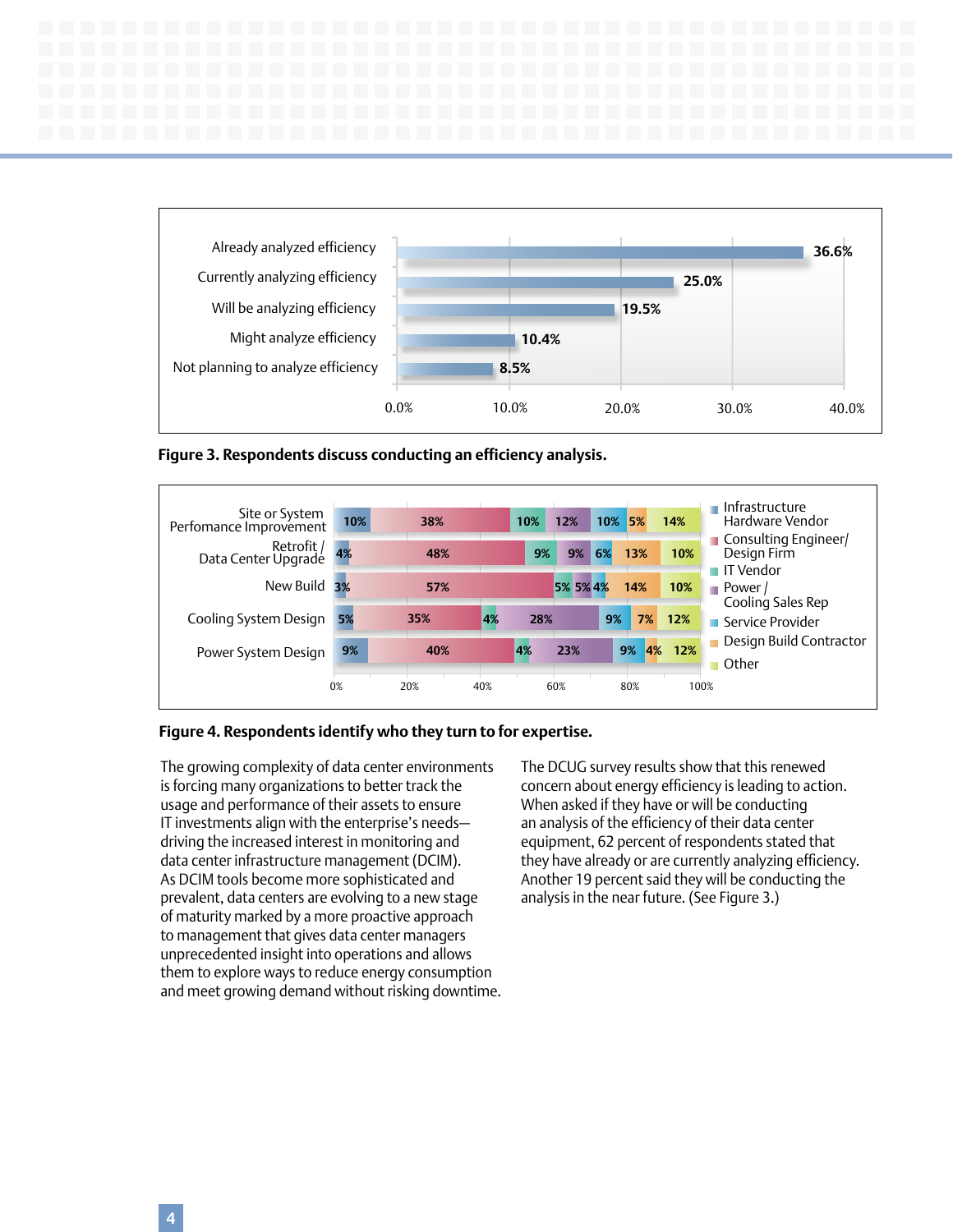As data center managers embark on energy efficiency initiatives, the DCUG survey results show they are turning to trusted partners whom they believe best understand their needs. Along with consulting engineering and design firms, this also includes the sales force of power and cooling equipment manufacturers. When asked who they turn to first for expertise in power and cooling system design, 23 percent and 28 percent of respondents cited power and cooling sales representatives, respectively (see Figure 4). When asked who they believe best understands their power, cooling and efficiency needs, 26 percent, 23 percent and 15 percent cited the sales reps, respectively. (See Figure 5.)

## **Capacity issues remain a threat**

Along with energy efficiency rising back to the number one concern, capacity issues continue to threaten to strain resources and negatively impact performance levels. Forty percent of DCUG respondents said they expect to run out of data center capacity by 2014, with another 29 percent expecting capacity constraints by 2017 (see Figure 6).

#### **[Tweet This:](http://clicktotweet.com/7Y3qr)**

40% of #datacenter managers will run out of capacity by 2014- most exhausting power & cooling before floor space #DCUG







**Figure 6. Respondents project data center capacity constraints.**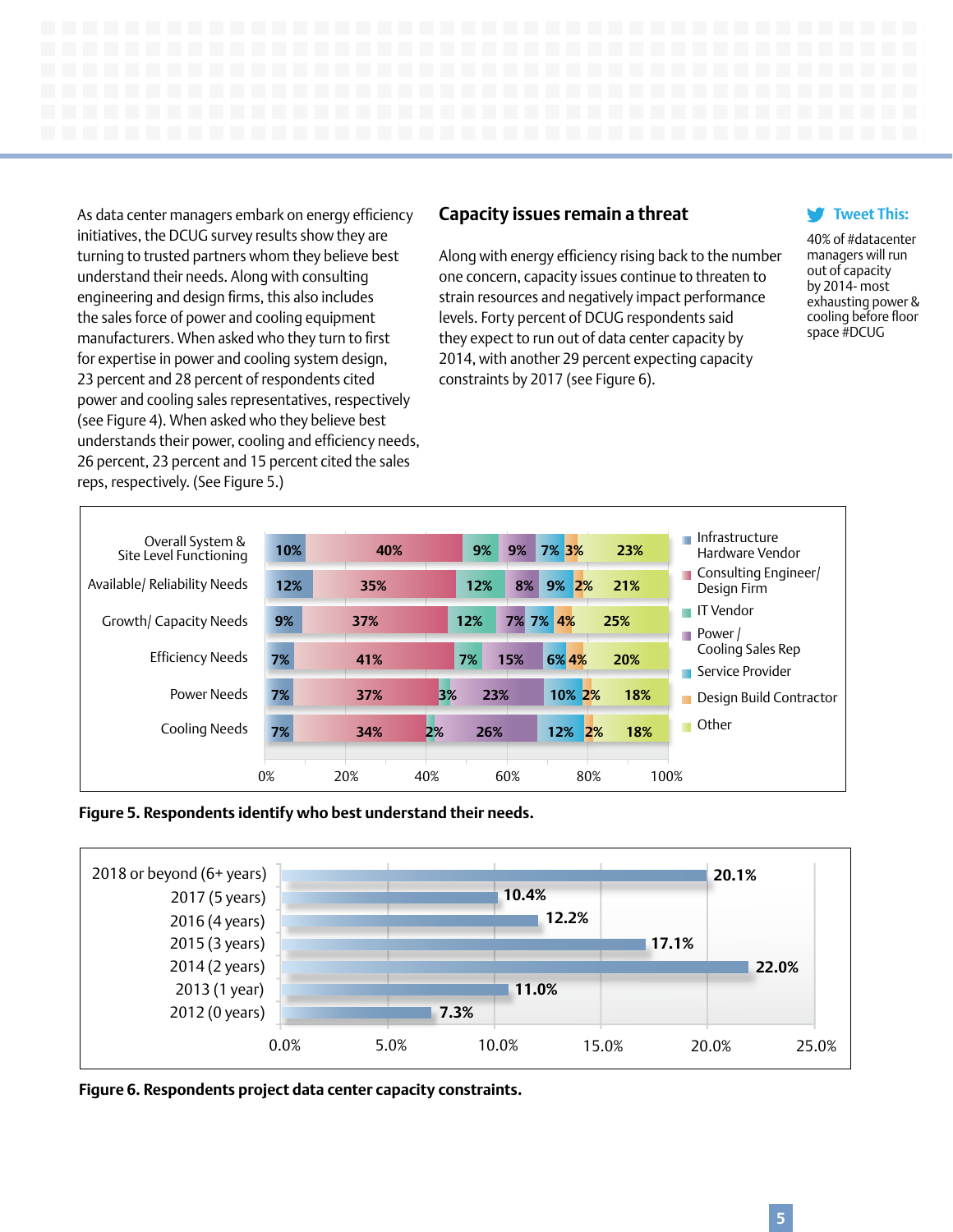

#### **Figure 7. Respondents name factors limiting data center capacity**

#### **[Tweet This:](http://clicktotweet.com/v_TxU)**

#DCUG survey: #datacenter managers exploring colocation and modular solutions to address diminishing capacities

As in previous years, the survey also shows that data centers are running out of power and cooling before they run out of physical floor space. Thirty-five percent of respondents cited power as the primary factor limiting data center capacity, while 16 percent cited cooling. Only 12 percent gave floor space as the primary factor (see Figure 7).

These results make sense when one again considers how the data center environment is evolving. As mentioned earlier in the report, data center managers are struggling to keep pace with growing capacity needs while working under the constraints of tightened budgets and energy efficiency initiatives. Traditionally, data centers were designed with extra headroom to accommodate growth. However, during the last decade, capacity demands escalated so quickly that added IT capacity consumed available headroom and outpaced supply in terms of floor space, as well as power and cooling capacity.

Within recent years, new technologies such as virtualization and cloud computing having been transforming data centers into dynamic environments and providing data center managers opportunities to better optimize physical space. However, these results underscore the present need for many data center operators to expand their data center operations to add additional capacity.

Decisions about how to expand seem to be coalescing around two options; one of which is utilizing thirdparty colocation providers. Thirty-eight percent of respondents reported having decided to colocate either their entire data center operation or a portion of it. The growing interest in this option reaffirms the related finding from the spring 2012 DCUG survey, which had 68 percent of respondents agreeing that few companies will own and operate dedicated data centers in 2020. As the focus shifts from the actual data center facility toward the data center infrastructure, it is becoming easier for companies to utilize colocation facilities.

The other option being considered by many data center managers is implementing integrated solutions. This new generation of infrastructure systems is designed for simplified configuration and greater scalability, enabling systems to be right-sized during the design phase. Virtually every component of the physical infrastructure is now available in a modular design. These modular systems especially help in managing a data center infrastructure that experiences fluctuations in capacity needs.

Modularity can be applied to specific infrastructure equipment such as UPS systems that can be expanded by adding power cores, or rack power distribution units with swappable power strip receptacles, power cords and power modules. Modularity can also be achieved holistically by quickly adding modular chilled water plants or containerized power enclosures to a data center when capacity is being added on a large scale.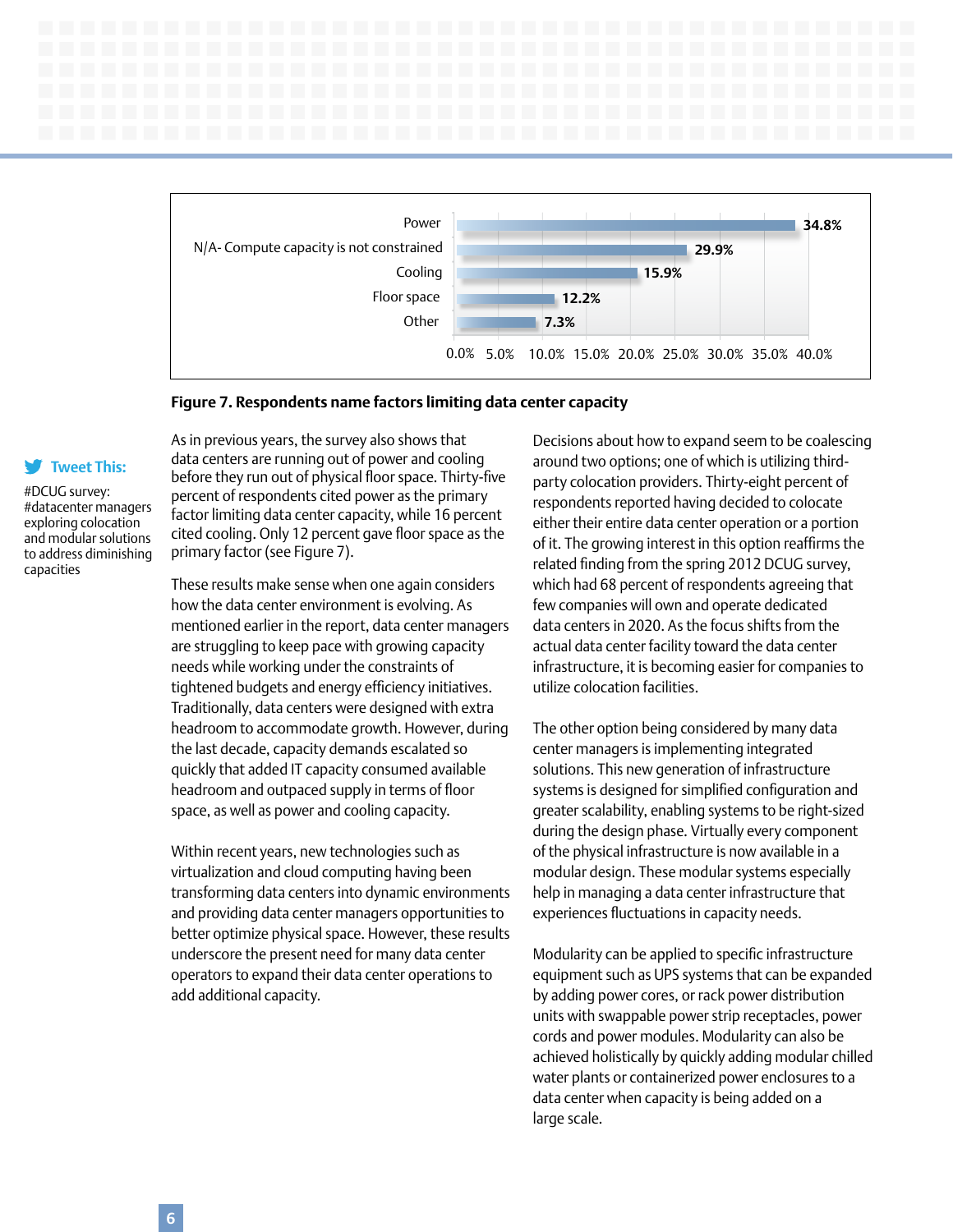When asked if they have implemented any integrated solutions, respondents indicated that they already implemented or plan to implement IT enclosures (17 percent), power enclosures (11 percent) and integrated rack infrastructures (11 percent). A greater number of respondents stated that they are still considering the options (21 percent for IT enclosures, 23 percent for power enclosures and 34 percent for integrated rack infrastructure) (see Figure 8).

The results indicate that many data center professionals are beginning to understand that modularity and scalability of infrastructure equipment reduces costs and improves deployment speed during construction and at a room and rack level when adding capacity. These modular systems are typically integrated packages of equipment and controls that are built and pretested in a factory environment. In many cases, these modular systems can be deployed in as little as 14 to 16 weeks. The shorter deployment time, combined with the "build it as you need approach" offered by modularity, allows data centers to quickly meet fluctuating demands while lowering CAPEX (capital expenditure) costs.

### **Conclusion**

Results of the Data Center Users' Group fall 2012 survey provide a revealing look into the changes occurring throughout data centers.

While each facility is uniquely different, the insights provided by the more than 160 survey participants serve as an accurate representation of what's going on inside the data center, including these two notable realities:

- Today's data center managers continue to struggle to balance organizational pressure to meet growing demand while delivering efficiency and availability.
- Many organizations understand the important role third-party colocation providers and integrated solutions can play in meeting growing capacity needs while simplifying deployment time and lowering operational costs.